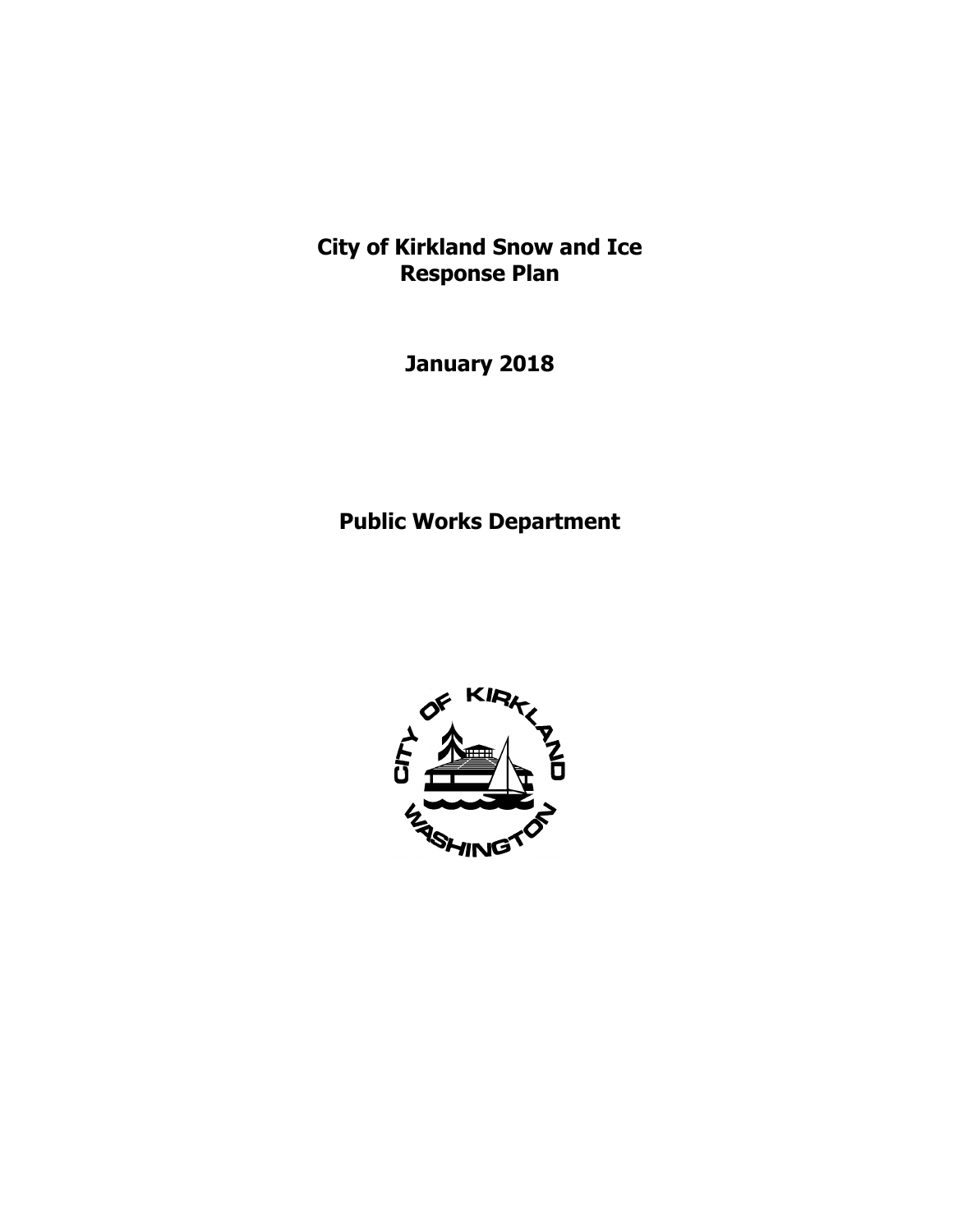# **TABLE OF CONTENTS**

| 13 |
|----|

### **Appendices:**

- 1. Appendix 1: Treatment Scenario Tables
- 2. Appendix 2: Glossary of terms
- 3. Appendix 3 a, b, c: Route Maps (snow plowing, anti-icing, wind storm sweeping)
- 4. Appendix 4: 2017-2018 Crew Shift Schedule
- 5. Appendix 5: Calcium Chloride with Boost recommendations
- 6. Appendix 6: Template Storm Report
- 7. Appendix 7: City and Public Works Emergency Cell Phone Numbers (private phone numbers restricted distribution list)
- 8. Appendix 8: ERT Resource Tracking Form (For admin. Assistance tracking for FEMA)
- 9. Appendix 9: Department and Maintenance Center Emergency Phone Trees (private phone numbers – restricted distribution list – call 3900 for PW response)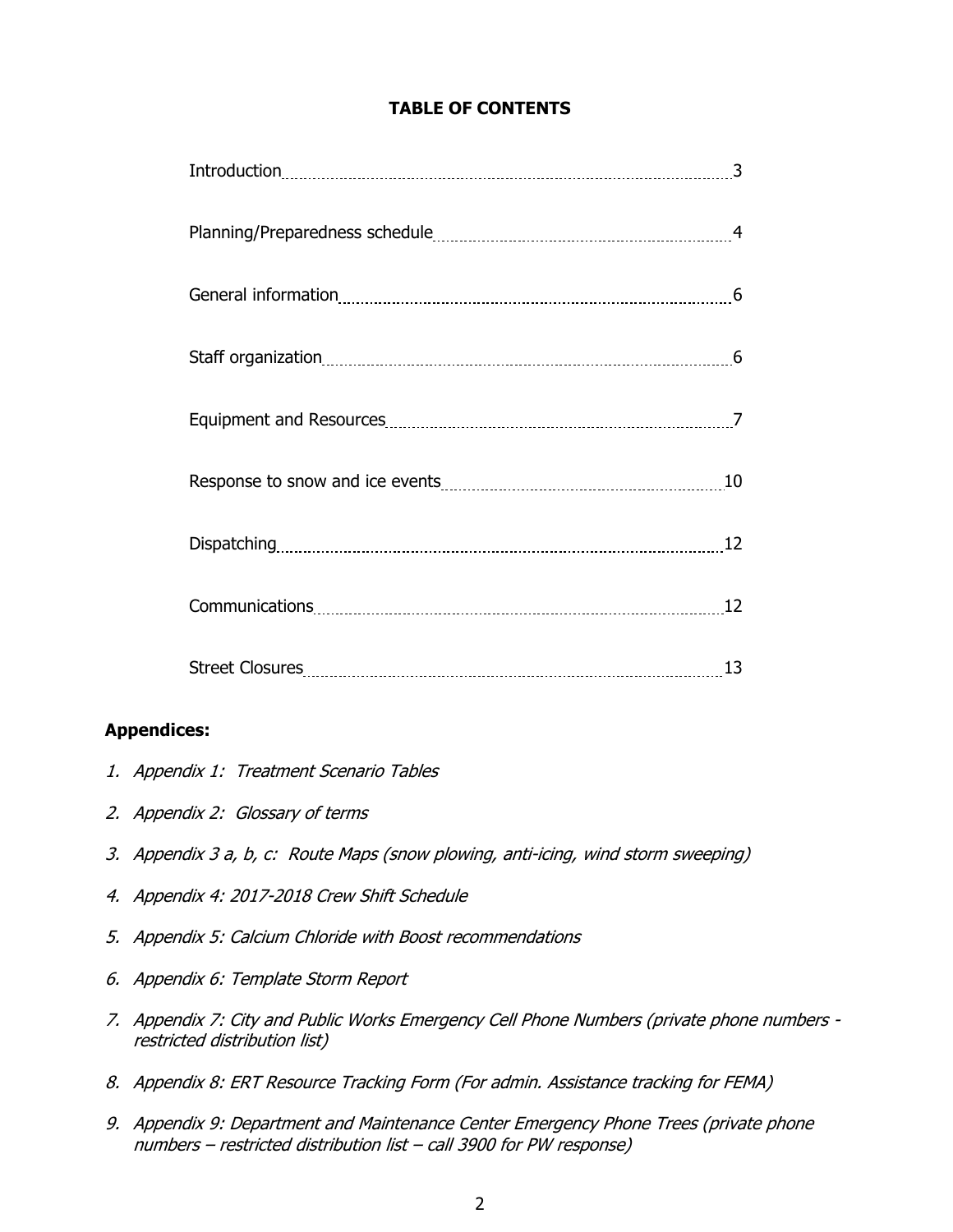# **INTRODUCTION**

The mission of the City of Kirkland's Street Division is to operate and maintain the transportation network while ensuring that the network functions as safely and efficiently as possible. During wind, snow, and ice events, the Streets Division conducts snow removal operations, anti/de-icing, traction improvements and selected road closures to mitigate hazardous travelling conditions; if events dictate and additional staff is needed, crews from Public Grounds, Water, Sanitary Sewer, Storm, Fleet, and Parks will supplement Street Division forces.

The purpose of this Snow and Ice Response Plan is to provide effective, clear, consistent and environmentally responsible guidelines and procedures, resulting in the best possible service to the citizens of Kirkland.

During inclement weather events, the administration and coordination of crews is especially critical to ensure that emergency situations will be responded to in an efficient, effective and timely manner. The primary goal is to provide passable routes for emergency vehicles, school buses, public transportation, commercial vehicles, travelers, and commuters during conditions of snow, ice or severe frost on the City's roads and streets. Public Works is responsible for approximately 240 center lane miles of roadway including approximately 40 lane miles of arterial lifeline routes that provide connectivity from residential areas to the State highway system and key service centers.

As the City of Kirkland's topography is extremely diverse and creates a variety of situations throughout the City during winter weather, Public Works annually re-evaluates equipment, crews and response scenarios to address a variety of scenarios. Public Works Department staff work closely with King County Metro Transit, the Lake Washington School District, adjoining jurisdictions such as Redmond, Bothell and Bellevue, local universities, and hospitals to assist in maintaining mobility for our residents and businesses. Some winters bring heavy snowfall, and other years see no snow accumulation at all. In any city, snow removal is complicated by urban factors such as parked cars, pedestrians and narrow streets. Cities with regular heavy snowfall often have winter parking restrictions that make it easier to plow streets. Since Kirkland doesn't have regular significant snowfall, these sorts of parking restrictions are not practical.

The City of Kirkland commits to plowing snow from identified routes throughout the City within 24 hours of a significant lull in the storm. This level of service strives to reach bare pavement along priority routes, however, it will be highly dependent upon individual storm conditions. Differing event patterns may alter this outcome. The following bullets highlight the snow/ice response:

- The priority route map can help the public know what to expect and provides clear direction to operations staff.
- Crews will plow snow to the right of the roadways so that melting snow will not pass back over the street surface and refreeze when the temperature drops at night. If a car is parked on snow route, the owner may have to dig it out. Driveways often are blocked when several inches of snow falls. Residents are asked to dig them out as well.
- Businesses and residents are responsible for shoveling and de-icing their sidewalks and steps. This is important since our population is aging and a simple slip can be debilitating. Public Works staff begins preparing early for the snow season by getting snow equipment ready and stockpiling supplies. Crews use the same trucks for paving streets that they do for winter weather response. Balancing our investments in equipment assures maximum efficiency and provides the staff critical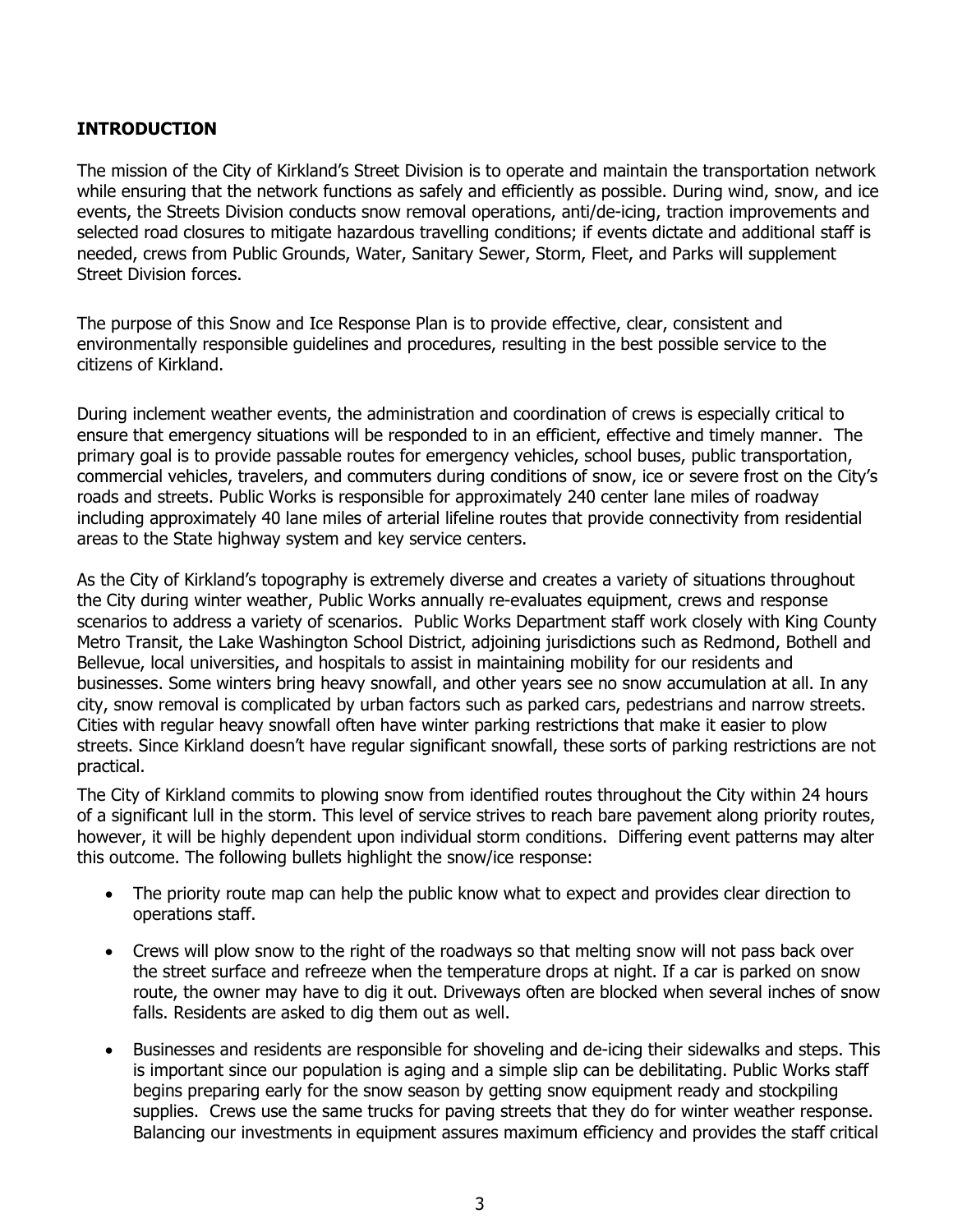use of the equipment year around. The Fleet relies on fall preparation time for winter equipment cleaning, tune up and repairs.

 Another important fall activity is staff snow and ice response training. Staff are annually trained on the City's Snow and Ice Response Plan and standard operating procedures (SOP). The snow response priority route map has been reviewed and updated to ensure the annexed areas are included as well as changed conditions, (environmental, development and street improvements). It is important to protect our traffic control assets, such as roadway markings and reflectors/road buttons from plow wear or accidental removals. During a snow storm, city crews work around the clock. Designated emergency hospital, citywide arterial and neighborhood priority routes are cleared first. This approach aids our fire, medical and police staff response, as well as transit, school buses and commuter traffic. If snowfall is continuous, arterials routes will require repeated plowing and sanding before crews can work to clear neighborhood streets. We ask the public, if at all possible, please stay home until the storm has passed and driving and walking/biking routes are cleared.

# **PLANNING/PREPAREDNESS SCHEDULE**

- September Chemical anti/de-icing materials are purchased and spray trucks are purged of chemicals used for vegetation control during summer months.
- October Weather and temperatures are more closely monitored; anti-ice treatment typically begins as colder conditions warrant. Staff begins priority route modification process based on changes in the community, and staff shift schedules are drafted.
- November King County Office of Emergency Management, Washington State Department of Transportation, and City of Kirkland annual kickoff meetings are held to discuss weather preparedness, nature of anticipated winter predictions (such as "Neutral", "El Nino," or "La Nina"). Training curriculum is finalized and training conducted. Materials and equipment are stockpiled and prepared.
- Dec Mar Most inclement weather occurs during this timeframe. Crews perform emergency response activities, such as anti-icing, plowing, sweeping, cleaning of enclosed drainage systems, and responses to wind and other events.
- April Typically, April is a transition month, winding down from winter weather response mode. Equipment is returned to non-winter month status. For example, anti-icing trucks are returned to vegetation control preparation; plows and sanders are cleaned, maintenance and stored.

The Snow and Ice Response Plan reflects the following concepts:

### **Constant Vigilance:**

Public Works staff monitor conditions and follow weather reports 24 hours a day.

- Public Works uses a forecasting tool developed with the University of Washington called SNOWWATCH to learn how a storm will most likely affect different neighborhoods. This information helps determine priorities for clearing roads.
- Kirkland subscribes to a forecast service provided by Weathernet. In 2016, Kirkland installed two weather stations connected to the city technology system, (two surface and ambient temperature tracking guns mounted on poles). The stations alert management and key staff when temperatures drop below 34 degrees. Stations are located on Big Finn Hill next to the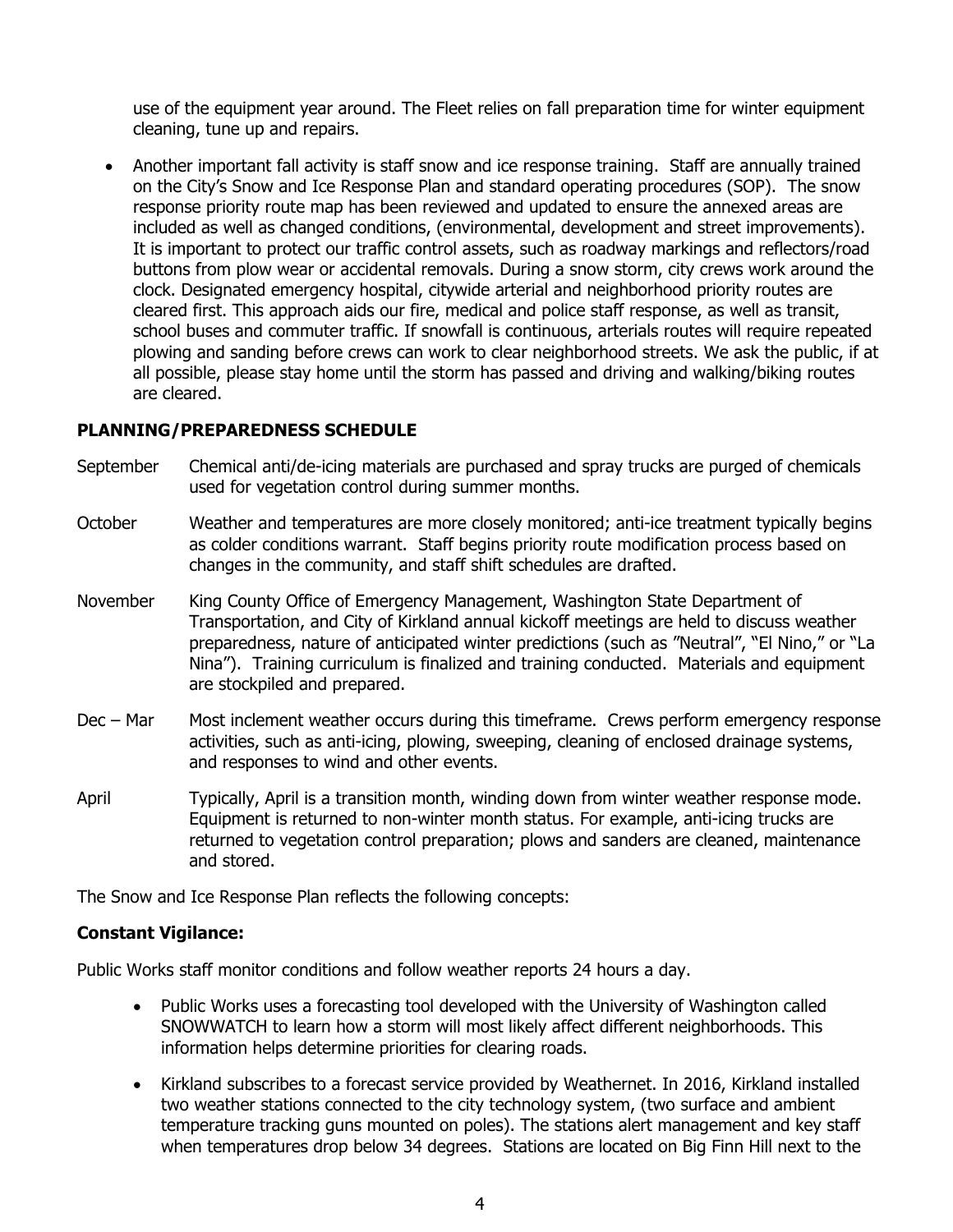Fire Station on Juanita Blvd. and near Evergreen Hospital in the Kingsgate area. The Big Finn station is connected via fiber cable to the city technology system and the Kingsgate station is connected via Wi-Fi.

# **Being Proactive:**

City Departments, including Public Works, Parks, Fire and Police Departments proactively "get in front" of emergency winter response to the greatest extent possible. Community preparedness, communications and collaboration is key for a successful community response to winter storms. Specific steps in moving toward a proactive approach include the following:

- **Emergency Response Activation:** To stay ahead of the storm events, the Public Works Director will determine when crews and equipment are to be activated. Public Works will respond to requests from the Police and Fire departments for site specific road closures, and assist in preparing emergency response fleet equipment, provide fuel and other actions needed.
- **Staff shifts:** For small frost events, street maintenance staff may shift work times. Early deicing chemical "Boost" applications, (calcium chloride with anti-corrosive additives), are done prior to commute traffic to reduce ice bonding onto the street surfaces. For large short term events, all Public Works Operations Maintenance staff will shift to two (12) hour shifts to maximize staffing resources, make the most efficient use of equipment, and to align service practices with neighboring jurisdictions. For longer events, three (8) hour shifts may be applied to reduce staff fatigue. Staffing is pre-assigned to each shift, with specific task and equipment assignments.
- **Assignment of "Strike Teams" for Minor Events:** Far more frequent than full-blown snow events, are periods of freezing or high winds events. Public Works will pro-actively assign a small crew with a lead worker to perform de-icing, flood response, and/or windstorm cleanup based on weather forecasts. If events ramp up, staffing levels will too. The "Strike teams" will be assigned backup work (such as the backlog of public sidewalk maintenance in front of public facilities) to perform in the event emergency response services are not needed.
- **Boost Application:** The City of Kirkland uses anti-ice equipment and chemicals (calcium chloride with anti-corrosive additive - Boost) and will pre-treat key streets, bridges, and pedestrian overpasses, when it is dry and as temperatures continue to drop below 34 degrees. Staying ahead of the storm and applying anti-ice treatments before the snow falls helps to prevent ice from bonding to the street and sidewalk surfaces. Pre-treatment is weather dependent; anti-icing chemicals should not be applied in wet weather or be combined or overlapped with non-calcium chloride de-icing chemicals. This is an important point for private parking lots. Anti-ice applications will track on tires often carrying chemicals from private lots to the public roadways. If the chemical is not calcium chloride it can increase slippery conditions.
- **Service:** As the snow begins to fall, the crews continue to maintain the response planned routes and sidewalk areas, treating the transportation system surfaces. Staff may apply a 2 parts sand/one part salt mixture from dump truck sanding equipment sparingly. Applying the minimum amount of sand needed is important to prevent the stormwater conveyance systems from plugging with sand and needing additional cleanings. It is best for public to remain 50 feet away from all snow response equipment. Applications can disperse at wide rates and it is best for the public to not have the materials coat their windshields for visibility. If it does get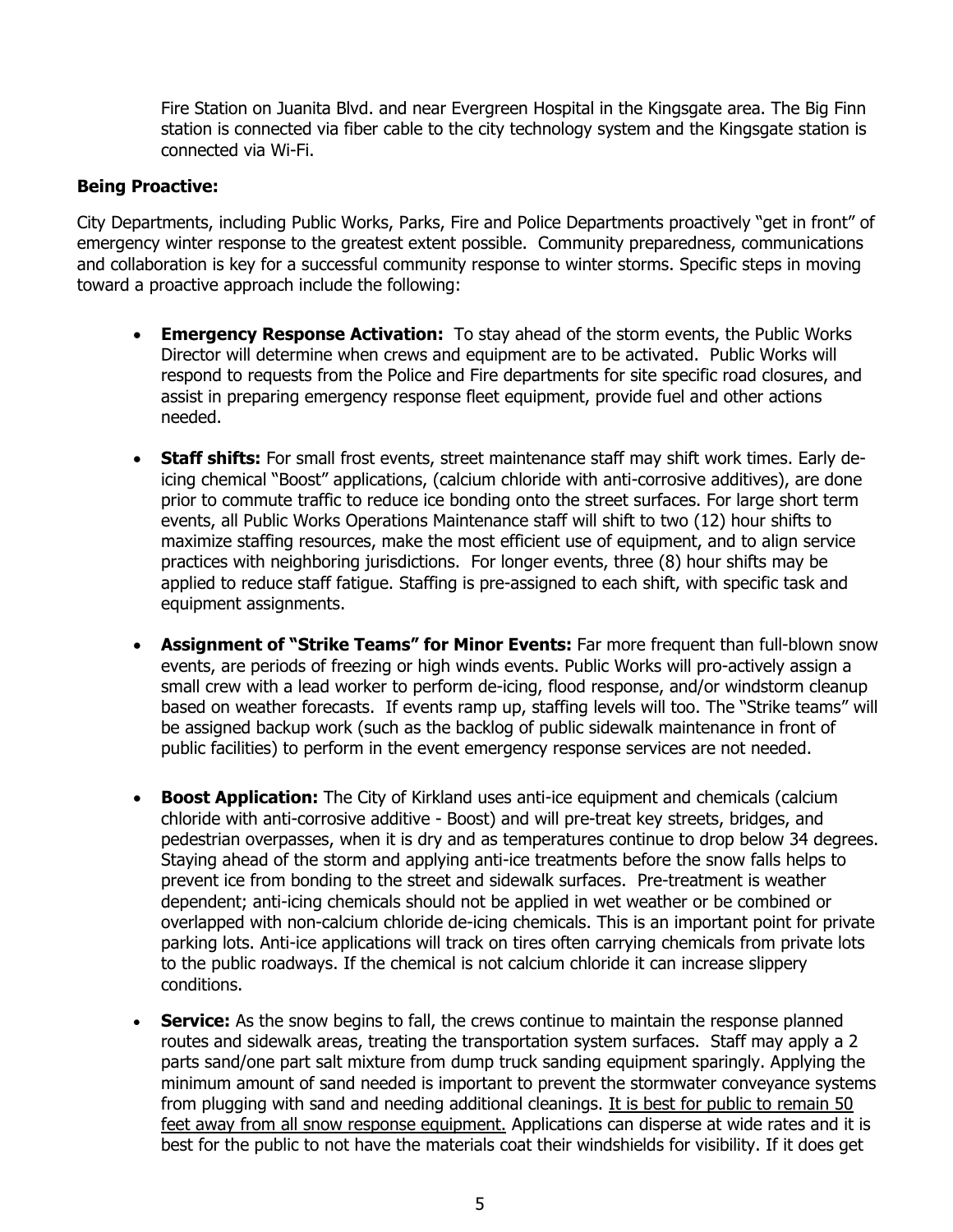onto private vehicles, the public should rinse it from the vehicle as soon as possible to reduce corrosion and maintain clear window views.

# **GENERAL INFORMATION**

Administration and coordination of crews during snow and ice conditions is conducted by the staff at the City of Kirkland Maintenance Center, 915 8<sup>th</sup> Street, Kirkland, WA. From this location, Public Works crews are capable of providing 24 hour, 7 day per week snow and ice control activities. Parks and Community Services crews operate out of 1129  $8<sup>th</sup>$  Street (the "Park Maintenance Building") to the north of the Maintenance Center, in order to carry out their responsibilities during snow and ice events. In a declared City emergency during which the Emergency Operations Center (EOC) is activated, the Maintenance Center will still function as the focal point for direct coordination of crew activities; however, priorities for snow and ice control efforts or other emergency conditions by all crews will be as directed by the EOC from City Hall.

# **STAFF ORGANIZATION**

Effective management and accomplishment of snow and ice control objectives must be accomplished through an integrated and coordinated effort by Public Works and Parks and their respective Managers, Supervisors, Lead persons and crews. Generally the areas of responsibility for snow and ice control efforts between Public Works and Parks are as follows:

**Public Works:** Field crews will be responsible for snow and ice control activities within the public right-of-ways (streets, pedestrian overpass bridges, CKC, trails, some public staircases connected to parking lots, and sidewalks adjacent to Park Lane or the Park Lane parking lot) and within the yard component of the Public Works Maintenance Center (sand, anti/de-icing, etc.). Field crews may be drawn from Streets & Public Grounds, Water, Sewer, and/or Storm Divisions.

**Fleet Division:** Will be responsible for setup, maintenance, and repair of vehicles and equipment including the emergency generator at the Maintenance Center during power outages.

**Facilities:** Will be responsible for ongoing City exterior structural building maintenance, power and plumbing systems, HVAC systems, furniture systems, elevators, windows, flooring, roof systems and indoor structural system needs. They may need to delay responses to individual office furniture and box moving requests to locations not accessible due to unsafe roadway conditions. Facilities include City Hall, Justice Center, Fire Stations, Community Centers, Maintenance Centers, Annex Building, Heritage Hall and other park facilities and city parking garage.

**Parks & Community Services:** Will be responsible for snow and ice control activities around the exterior of all public buildings and facilities including driveways at Fire Stations and parking facilities and walkways. Included are the parking lots at City Hall, Kirkland Justice Center, Maintenance Center, the Senior Center, North Kirkland Community Center (NKCC), and other City facilities as necessary.

The Public Works Operations and Maintenance Divisions (Streets, Public Grounds, Water, Sewer, Storm, and Fleet) have approximately 80 full time field crew and approximately 12 administrative/management staff situated at the Maintenance Center. Consultation between the Division Managers, the Deputy Director, Director of Public Works, and/or the City Manager or an EOC appointed operative - activates field crew employees which will be assigned to two pre-determined, around-the-clock, "12-hour" shifts as follows (see 2017-2018 shift schedule attached to plan):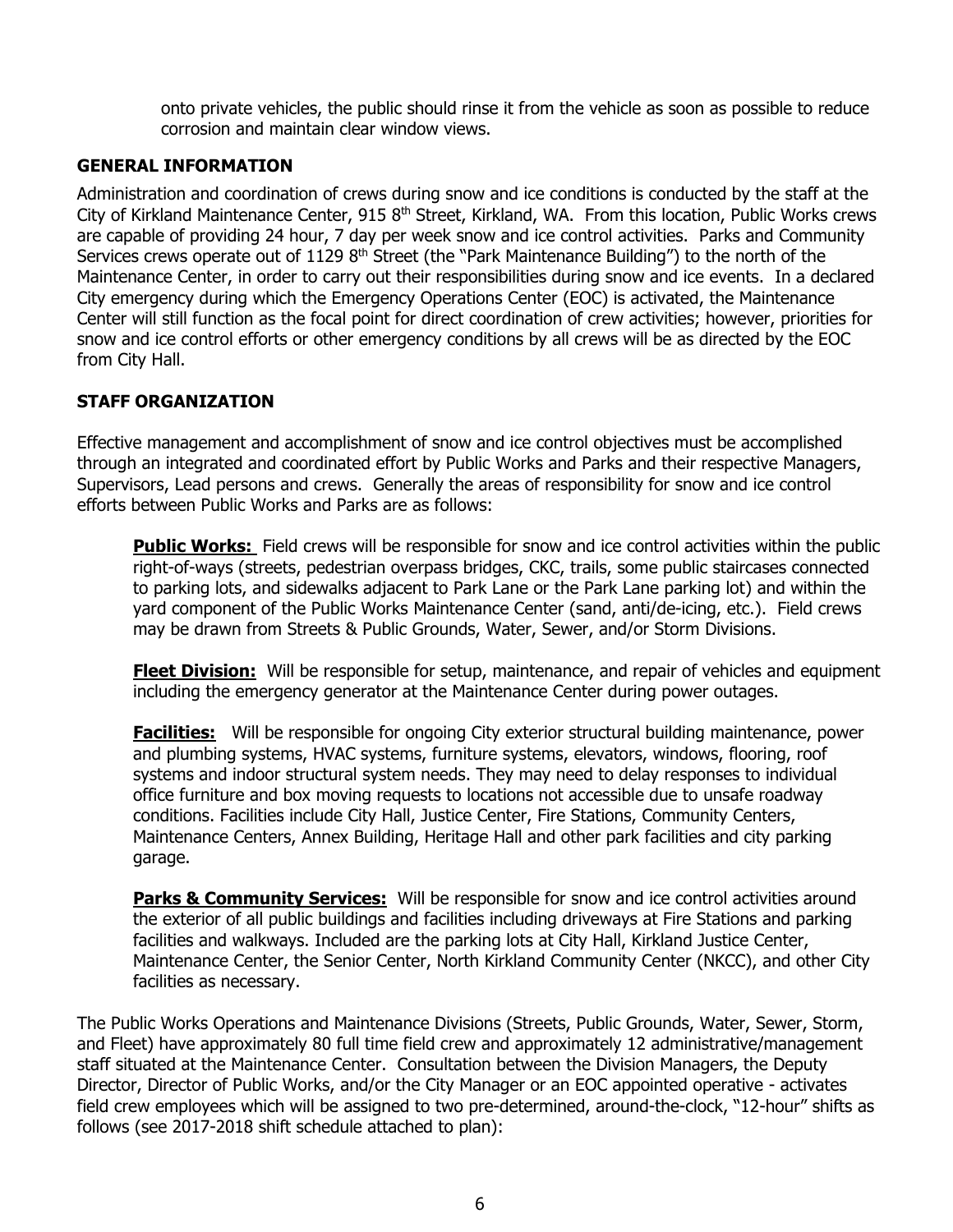| Shift #1 (day)     | 10:45 a.m. $-$ 10:45 p.m. |
|--------------------|---------------------------|
| Shift $#2$ (swing) | 10:45 p.m. $-$ 10:45 a.m. |

This shift arrangement allows for complete 24 hour coverage, providing smooth transition of plowing, sanding, and de-icing activities. This coverage maximizes available equipment and crews (approximately 40 operational staff will be available for each shift). This approach also allows each employee two onehalf hour meal periods during their shift. Generally, this shift will be followed for as long as needed to effectively satisfy the mission statement objectives. On each shift one or more Public Works Managers, Supervisors and Leadspersons will be responsible for coordinating, planning, scheduling and dispatching crews during the snow and ice conditions. The supervisors or lead persons will operate under the general direction of the Division Public Works Director and Public Works Deputy Director who will have oversight of the snow and ice control operations.

Because each shift includes two, one-half hour lunches, the physical time worked is 11 hours. 8 hours of each shift will receive a 20% shift differential, and 4 hours will be at time and a half. Management is expected to perform a short meeting (15 minute) exchange of critical information before each shift activates.

The Parks Maintenance Division has approximately 30 full time crew, two administrative employees, three lead persons, two supervisors and one division manager situated at the Park Maintenance Building. Parks Maintenance is responsible for planning, scheduling and coordination of Parks Department snow and ice control activities to meet their mission goals and objectives.

Preparation of emergency vehicles (Fire and Police) is done in coordination with the individual stations. The Fire Department maintains an inventory of chains for all apparatus at each station which includes cable chains and "lug" chains (used if snow reaches 6 inches). All firefighters receive training on how to install the chains, however Fleet personnel are utilized if issues arise. Fleet also maintains a complete set of cable chains and back-up chains for all Police vehicles, and Fleet staff install the chains during an event. The Public Works Department has two mechanics assigned at the Kirkland Justice Center and three mechanics at the Public Works Fleet Shop at the Maintenance Center. Fleet staff can utilize a small pickup mounted plow to performing minor clearing activities at the Kirkland Justice Center to assist the Parks Department staff.

# **EQUIPMENT AND RESOURCES**

The City owned equipment identified in Figure A is available for snow and ice control. All vehicles are radio equipped and city owned cellphones are made available.

The Fleet Division mechanics, facilities, equipment and parts are housed at the Maintenance Yard located across the street from the maintenance administration building. On duty mechanics will perform equipment maintenance and repairs during shifts and assess equipment during shift changes to prevent equipment failures.

- A limited supply of bagged salt is stored indoors on pallets if needed; this salt can be added to sand or mixed with water to create a brine mix for preventing ice.
- Calcium Chloride with Boost is applied when temperatures drop below 34 degrees and not raining. Two 6,500 gallon storage tanks are installed at the maintenance center and are able to provide anti-icing material by two Kirkland spray equipped vehicles.
- Salt brine is also available at the Maintenance Center which can be used to "pre-wet" sand by the one large 10 yard plow/sander with pre-wetting equipment.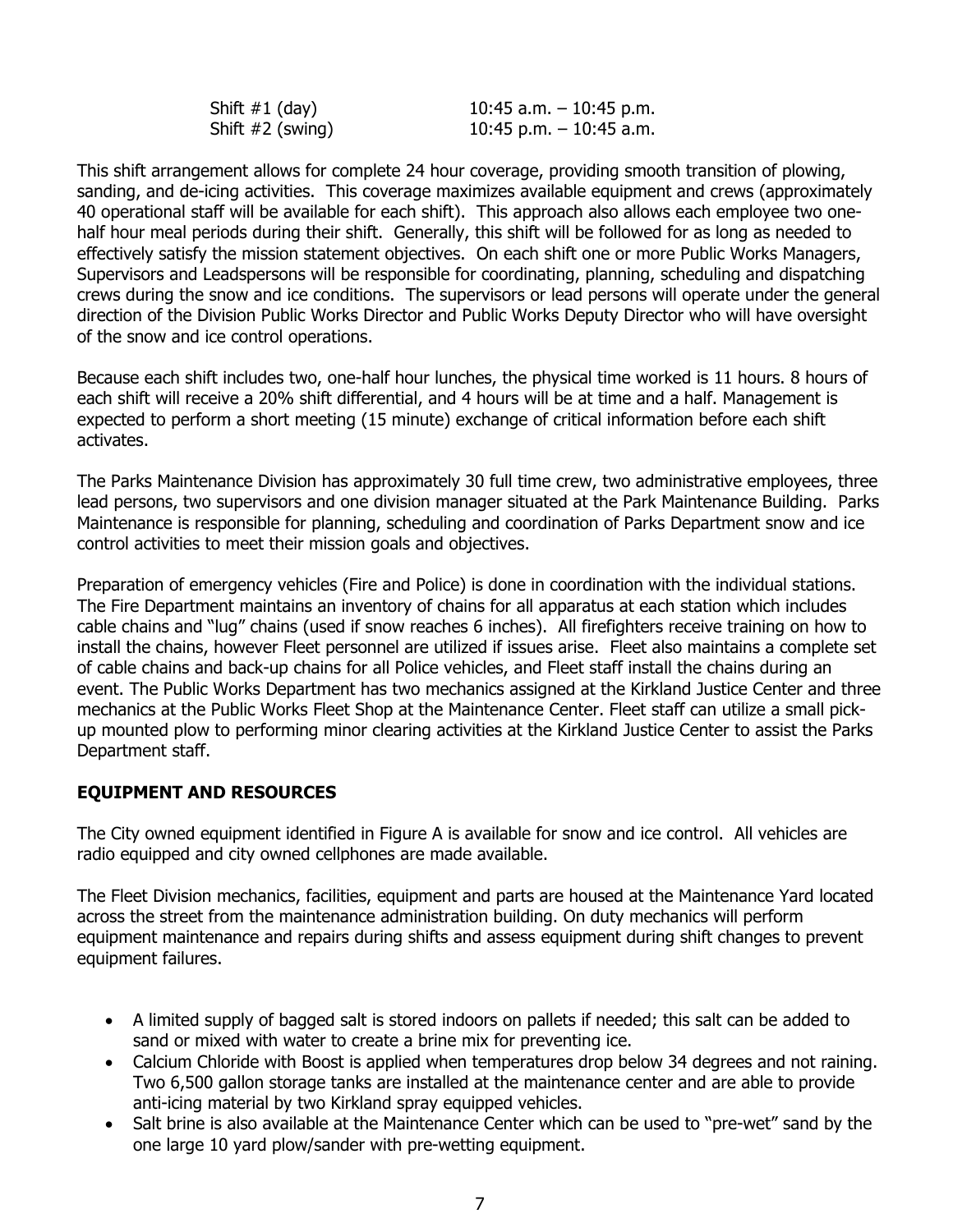The Public Works Department has access to a limited amount of materials (two parts sand and one part salt) from the Washington State Department of Transportation (WSDOT) yard facility located at the south end of the City near Northup Way and SR 520. This stockpile is available as a mutual aid and support basis and limited to \$5,000 annually. In addition, through agreement with the City of Redmond and Cadman Sand and Gravel located in Redmond, Kirkland has access to an articulated loader from the City of Redmond and can combine re-stock orders of Calcium Chloride anti-icer with the eastside agencies, and can access the sand stockpile at Cadman's yard. Redmond staff have a key to the Cadman yard for emergency access to the supplies. This access is normally unattended and on the honor system for payment to Cadman Sand and Gravel, which is presently one of the City of Kirkland's contracted sand and gravel supplier.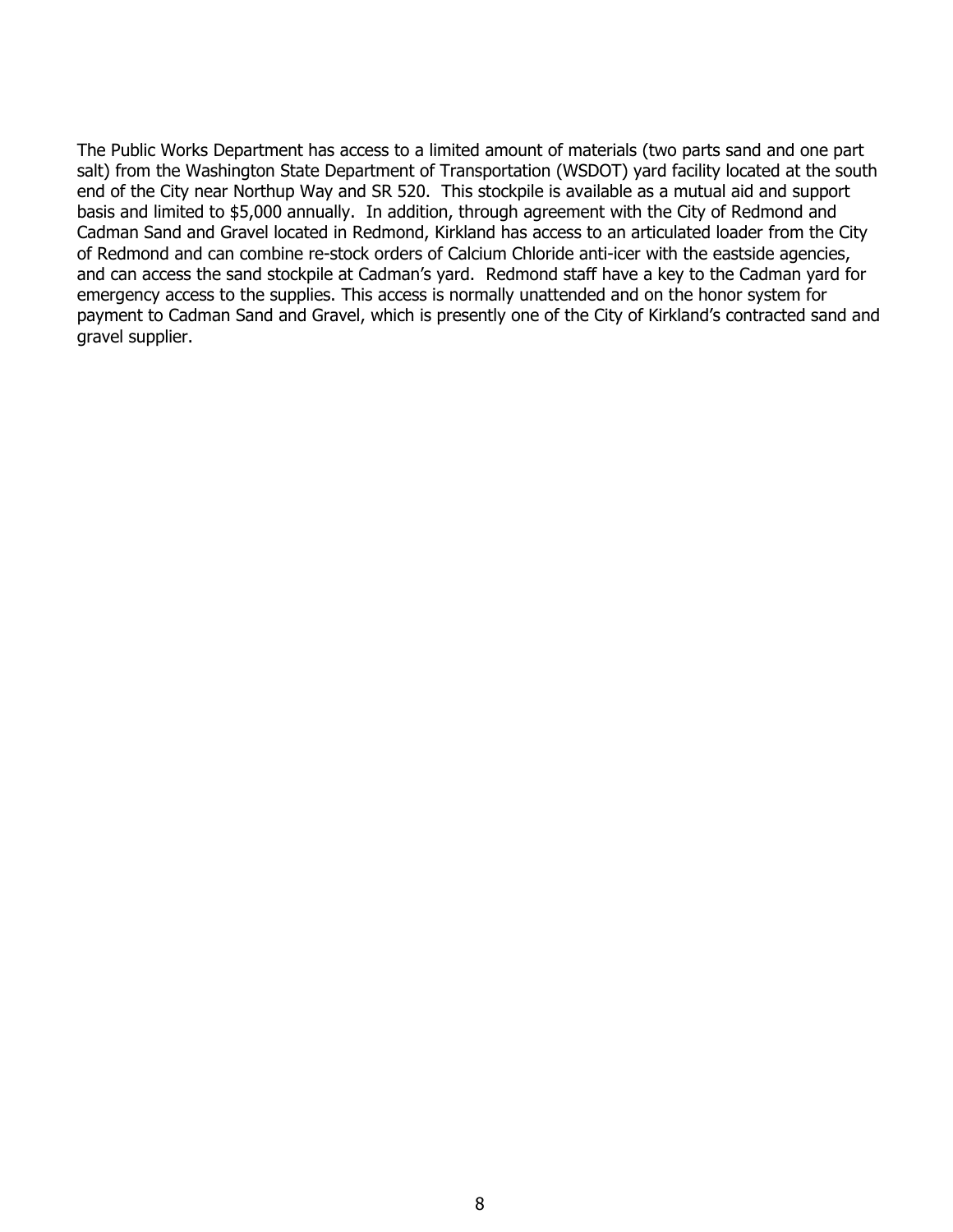

# Kirkland Snow/Ice Equipment - Winter 2017/2018

FIGURE A - WINTER SNOW/ICE RESPONSE EQUIPMENT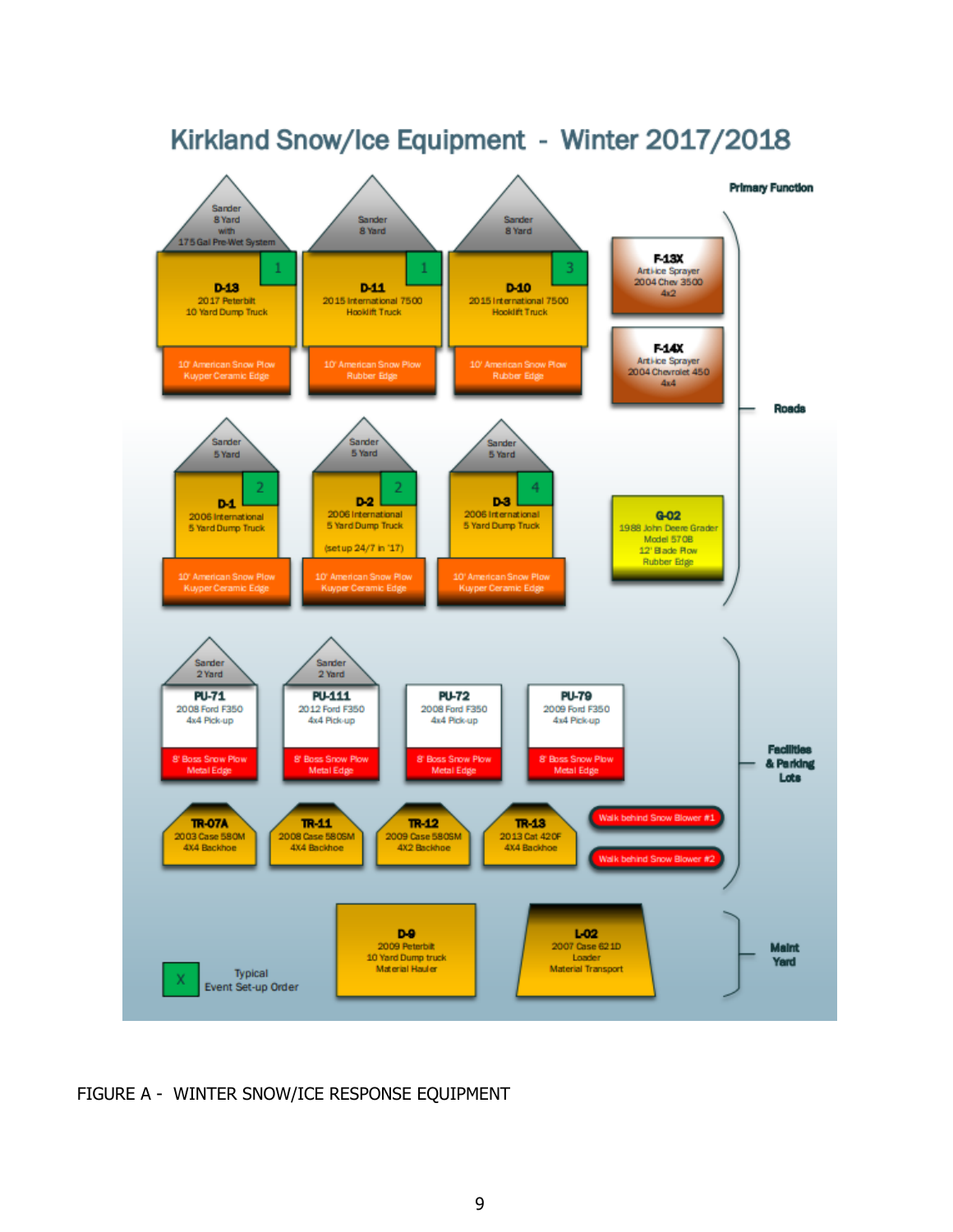# **RESPONSE TO SNOW/ICE EVENTS**

During inclement weather events, response will be based on priority routes established annually before each winter season. Snow and Ice crews will mobilize based on the severity of the event. The roadway prioritization is based on access to "lifeline" facilities (such as Evergreen Hospital and the Kirkland Justice Center), roadway classification, and topographic considerations. Since each event will vary in its impact and duration, these pre-determined routes will be considered to be in effect unless the situation requires that resources be redirected.

The inventory of travelled roadway lanes in the City of Kirkland exceeds the available personnel, equipment, and resources in terms of snow and ice operations. Therefore a three level priority system has been developed through coordination with Police, Fire, adjacent Cities, the Universities, King County Metro, Lake Washington Schools and Evergreen Hospital.

- Priority 1 routes: include major arterials, bus routes, and access to and from the Kirkland Justice Center, some Fire Stations, Evergreen Hospital and freeway interchanges in the Totem Lake area.
- Priority 2 routes: include remaining arterials throughout the City.
- Priority 3 routes: are collectors serving key areas.
- Priority 4 routes (new 2018): shaded, north and east-facing routes existing beyond full snow response to Priority 1-3 routes
- Pre-Treatment Routes: in addition to covering Priority 1 and 2 routes, the pre-treatment (anti-ice) priority covers hilly, shady areas as well as bridges and overpasses.

# **Operations**:

City Staff will mobilize based upon the severity of a snow and ice event and as directed by the Public Works Director.

First Phase - Pre-treatment is activated when temperatures continue dropping below 34 degrees and there is no rain, and/or measurable snow and/or severe black ice conditions are predicted.

- The supervisor may shift schedules for early morning and evening applications of anti-icing agents, if weather conditions are conducive to anti-icing treatment.
- Priority 1 and 2 routes are checked for snow or freezing conditions.
- Fleets and Streets Division prepares equipment for snow and ice operations.
- The supervisor adjusts the initial response schedules as the weather event unfolds.
- Citizen and emergency service requests are taken by Public Works staff and assigned based on crew availability according to pre-established priority routes.
- Crews remain on regular schedules unless the event occurs after hours at which the standby person calls for additional personnel as conditions warrant.
- Depending on weather forecasts, "skeleton crews" may be assigned, or full-crew, 12-hour shifts may be assigned. (Usually the Deputy Director or Public Works Director makes the decision for a full-crew or for two, 12-hour shifts to be activated.)

Second Phase - Snow and Ice conditions have occurred. Isolated to widespread accumulations have affected City roads.

- Public Works Director makes the call to initiate snow and ice response, if this has not already been done based on the weather forecast. Supervisor of snow event (Public Works Deputy Director or Streets and Grounds Manager or Utilities Manager or Operations and Planning Manager or Standby activate MOC response center.)
- Snow and Ice Crews and associated Administrative staff start twelve hour shifts providing 24 hour coverage.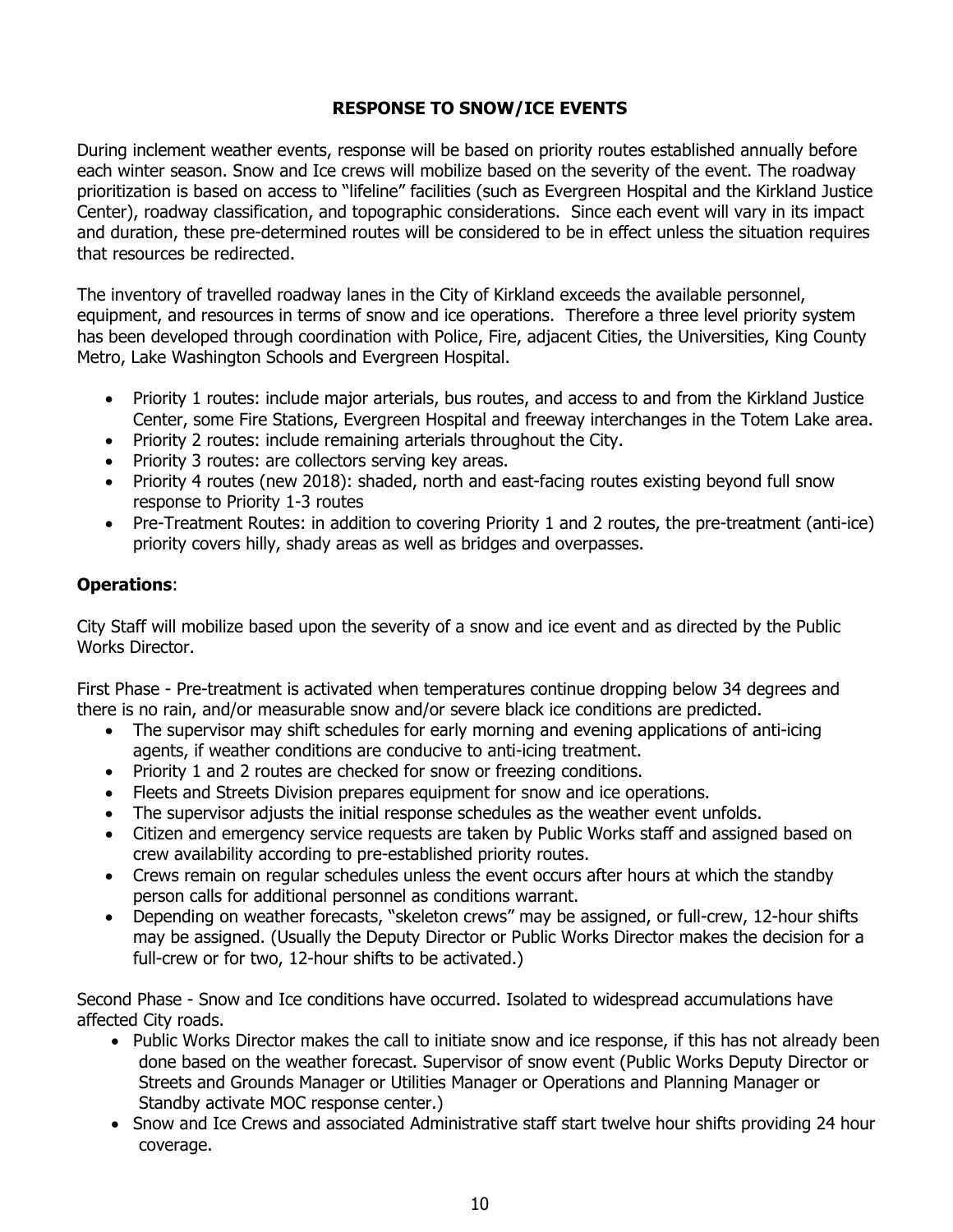- The City of Kirkland EOC may be activated.
- Supervisor directs and assigns prioritization of snow and ice removal based on defined Priority routes.
- Shifts remain in place until Public Works Director terminates shifting.

Routes are normally first plowed to best facilitate the next morning or afternoon/evening rush hour traffic direction. All other routes are plowed based upon overall traffic volumes or public safety and are scheduled to coincide with the event patterns. Local streets, cul-de-sacs and dead ends have a lesser priority than heavier traveled streets, and depending on the inclement weather pattern and available resources, may not receive treatment. Typically, citizen requests are handled within the established priority system.

Depending on the severity of a snow and ice event, Parks crews are responsible to remove snow from parking lots, driveways, and pedestrian access paths to City facilities. These include all staffed City buildings, the Kirkland Justice Center, and Fire Stations as follows:

- 
- 
- 
- 
- 
- 
- Kirkland Justice Center 11511 NE 118<sup>th</sup> Street
- 
- Senior Center 406 Kirkland Avenue
- Maintenance Center 915 8<sup>th</sup> Street
- 
- 
- Station 21 9816 Forbes Creek Dr. / Market Street
- Station 22 6602 108<sup>th</sup> Avenue NE
- Station 25  $(Through\ 7/18)$  8411 NE 141<sup>st</sup> Street -- 12033 76th Place NE
- $\bullet$  Station 26  $\bullet$  9930 124<sup>th</sup> Avenue NE
- Station 27 11210 NE 132<sup>nd</sup> Street, Kirkland
	- City Hall  $123.5<sup>th</sup>$  Avenue
- N.K.C.C. 12421 103rd Avenue NE
	-
	-
- Annex Building Directly South of City Hall
	- Heritage Hall Market and 5<sup>th</sup> West Street.

Parks crews may not be able to reach every Fire Station due to traffic or street blockages. In those instances, Fire Station personnel will be responsible to assist to the extent possible by hand shoveling and clearing of walkways and driveways. 5 gallon containers of anti-ice chemical are located at each Fire Station.

During inclement weather events, vehicles and equipment will be assigned in a manner which provides the best use and application for the particular event. Generally, the equipment having plowing capability will be assigned to plowing high priority streets which include major arterials, bus routes, access to and from schools, police and fire stations, freeway interchanges and Evergreen Hospital. The 10-yard and five-cubic yard dump trucks and one-ton pickups with snowplows/sanders will be assigned in an equitable or prioritized manner throughout the community. The grader, if used, will focus primarily on Juanita Drive and may assist the transit center bus access for Metro. Staff will avoid using the grader at night. Extra available equipment (backhoes are not safe on the roadways but may be staged at City Hall and Justice Center parking lots if large piles of snow need to be managed) will be used to assist plowing and respond to intersection and accident related requests. The two trucks mounted with deicing equipment will be assigned to areas on a priority basis. The articulated loader will remain in the Maintenance Center yard for use in stockpiling and loading sand and doing snow removal in the Maintenance Center yard and parking lot areas. The remaining (2) 10 yard dump trucks will be available to haul sand materials to the Maintenance Center to replenish inventoried materials. Cadman materials can be accessed at night if the stock needs to be replenished for the day shift.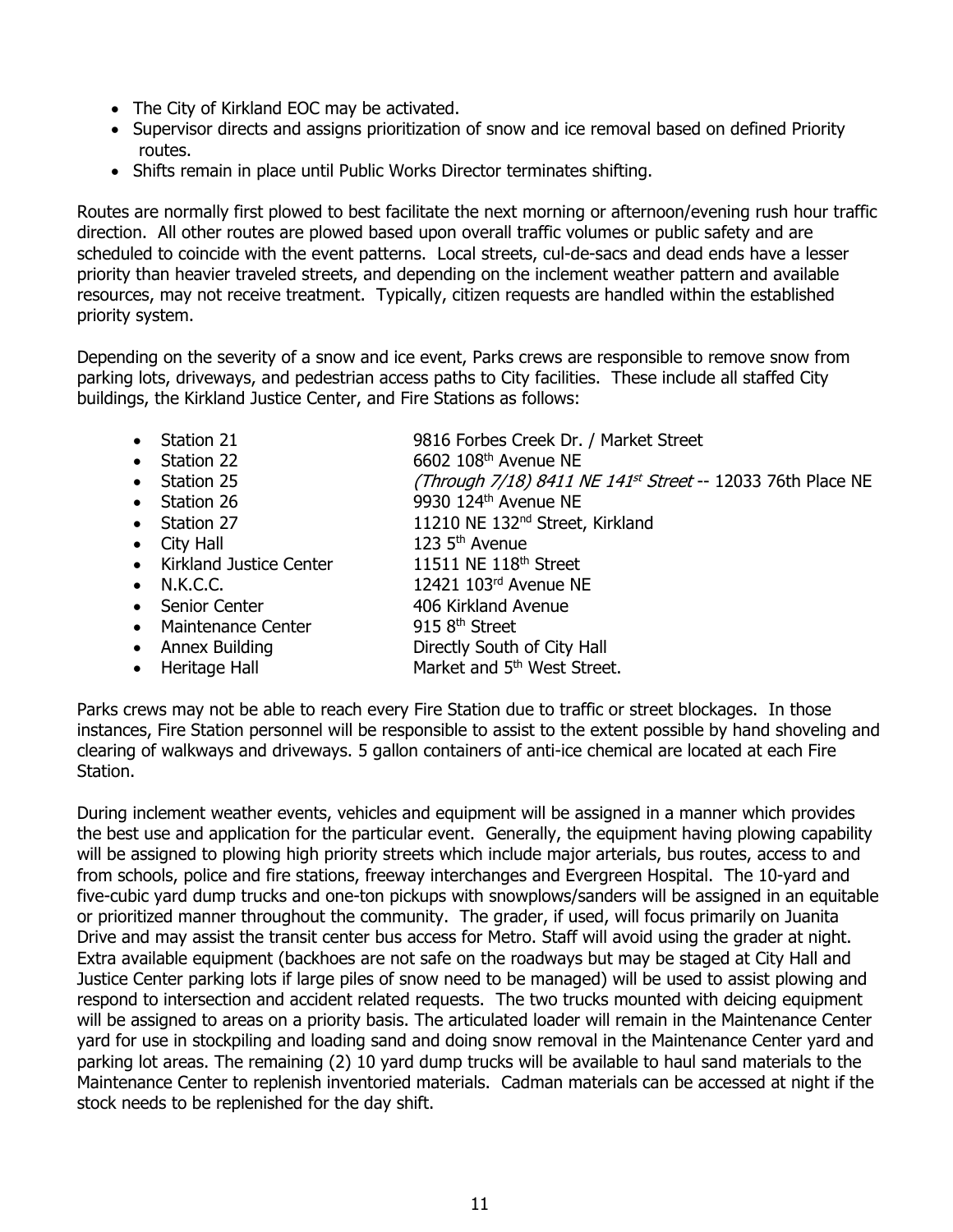Truck mounted small plows and the backhoe/loaders will be operated by Parks along with snow blowers to assist them in maintaining designated public facilities.

Public Works and Parks Department crews may assist the equipment rental group in preparing vehicles and equipment for snow and ice tasks. This may include assisting with mounting the plows and sanding equipment and chaining vehicles based on equipment rental priorities (Fire, Police, Public Works and Parks).

# **DISPATCHING**

The initiation of snow and ice control procedures is by Public Works as determined by the Public Works Director and/or Deputy Director. The Kirkland Police Leadership in charge will provide regular assessments of current conditions to the Public Works Director, Public Works Standby and/or the MOC Manager in charge if shifting has been activated. Crews may be activated by the Public Works Standby and Manager in charge during non-work hours. The Weathernet stations will be monitored via email by those identified on the email notification list (see in appendix) when the temperature continues to drop below 34 degrees. Staff continue to monitor various weather information when storms are predicted. The Deputy Director is the lead to alert the Director's office when responding to a winter storm event.

NORCOM will provide site-specific emergency dispatching services to the phone messaging system the Public Works Department contracts with who then alert the Public Works command staff. Public Works command staff will make specific crew assignments.

# **COMMUNICATIONS**

- All vehicles and equipment in use for snow and ice control are to be radio equipped with a hand held portable radio. The city maintains a bank of hand-held portable radios. All dispatching of field crews will be by the Manager in charge, face to face, by radio or wireless device.
- Telephone lines are the primary communication link between the Police Dispatch and the Maintenance Center Manager on duty. These lines may fail or be damaged during heavy snow or ice events. As a backup to the telephone system, Police Dispatch may contact the Manager directly on the Public Works band on the 800 MHz radio or via cell phone (see emergency cell phone list in appendix).
- Members of the public who call the Maintenance Center or come to the Maintenance Center in person will deal directly with administration staff or the Manager on duty for service requests or other services. Requests outside of the pre-established priority routes will not receive high priority due to resource limitations.
- The City's Public Information Office and City Manager's office will be notified if shifting is activated and will be regularly updated on status and issues by phone and template report noted below. The City Manager also has a hand held radio device and cell phones.

The Public Works Maintenance Deputy Director, Division Managers, Supervisors and Lead persons will have access to portable weather alert radios during imminent inclement weather periods. Calls for snow and ice control should be made directly through the Maintenance Center at 425-587-3900. Telephones will be staffed during snow and ice events.

Template Event Report - A summary of Maintenance Center snow and ice shift highlights (see template form to use in appendix) are completed by the shift manager and forwarded at the end of each shift to the Street and Public Grounds Manager. The data will then be compiled and forward to the Public Works Department's Deputy Director, who will then forward the data to the Public Works Director, City Manager and Communications Program Manager.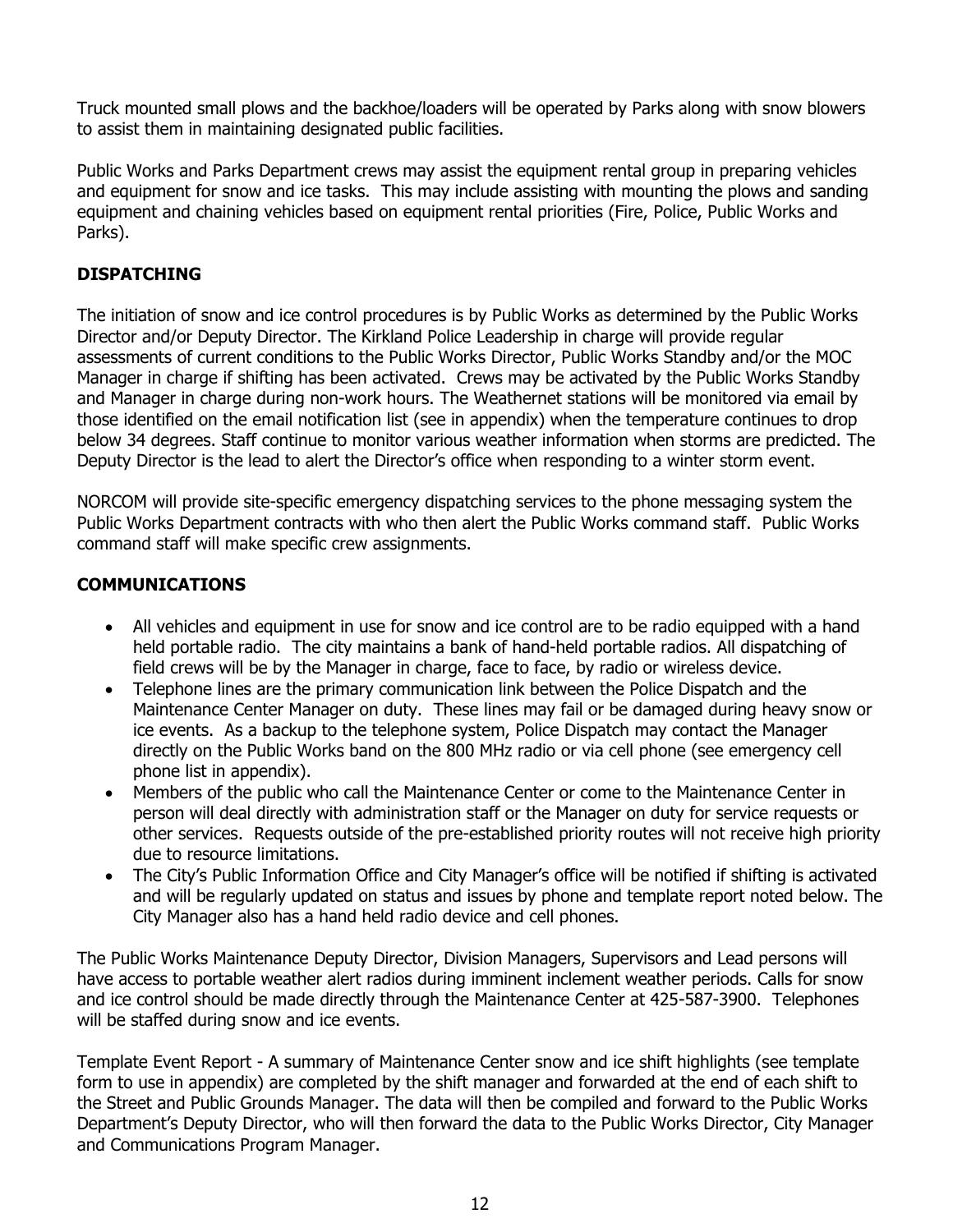### **STREET CLOSURES**

During significant snow and ice events certain streets may be closed due to steep grades which create a hazard to motorists due to the inability to stop at the bottom or at intersections on the steep street (see Inclement Weather Route maps). Impacted streets are generally not high volume streets, although it may be necessary to close certain high volume streets as needed due to the inability to maintain the street sufficiently to protect public safety. Street closures will be coordinated with the Police and Fire Departments for their emergency response planning during snow and ice events.

Any given road within the City may at any given time be closed due to event specific situations; however, the following streets will be proactively closed (and mapped as such) during significant snow and ice events due to steep grade of the streets and the inability to provide sufficient traction for safety:

#### CLOSED STREET FROM FROM TO

5<sup>th</sup> Avenue S Kirkland Ave 5<sup>th</sup> Place NE 97<sup>th</sup> Street NE 104<sup>th</sup> Street NE 116<sup>th</sup> Place NE 117<sup>th</sup> Place

NE 52<sup>nd</sup> Street Lake Washington Blvd. 108<sup>th</sup> Avenue NE Lake Street S. 10th Street S  $15<sup>th</sup>$  Avenue  $18<sup>th</sup>$  Avenue 10<sup>th</sup> Avenue Market Street 11<sup>th</sup> Avenue Market Street 12<sup>th</sup> Avenue Market Street 13<sup>th</sup> Avenue Market Street 14<sup>th</sup> Avenue Market Street 15<sup>th</sup> Avenue Market Street 18<sup>th</sup> Avenue Market Street 19<sup>th</sup> Avenue Market Street NE 112<sup>th</sup> Street 100<sup>th</sup> Avenue NE 104<sup>th</sup> Avenue NE 112<sup>th</sup> Avenue NE 111th Avenue NE Juanita Drive NE 120<sup>th</sup> Street

State Street S. I-405 pedestrian crossing 1<sup>st</sup> Street 1<sup>st</sup> Street 1<sup>st</sup> Street 1<sup>st</sup> Street 1<sup>st</sup> Street 1<sup>st</sup> Street 1<sup>st</sup> Street 1<sup>st</sup> Street 110<sup>th</sup> Avenue NE 112th Pl NE NE 117<sup>th</sup> Place 90th Ave NE

POSSIBLY CLOSED

108TH Avenue NE NE 120<sup>th</sup> Street 120th Ave NE 120<sup>th</sup> Ave NE 116<sup>th</sup> Ave NE NE 136<sup>th</sup> Street 95<sup>th</sup> Ave NE 98<sup>th</sup> Ave NE NE  $128<sup>th</sup>$  Street  $N$  NE  $126<sup>th</sup>$  Place  $136<sup>th</sup>$  Ave NE

FROM

NE 38<sup>th</sup> Street Slater Avenue NE NE 85<sup>th</sup> Street NE 128<sup>th</sup> Street NE 132<sup>nd</sup> Street

TO

NE 44<sup>th</sup> street 132nd Avenue NE NE 90<sup>th</sup> Street Bottom of hill (@ Trader Joe's) NE 133rd Street Willows Road 139<sup>th</sup> Ave NE Approx. NE 125<sup>th</sup> St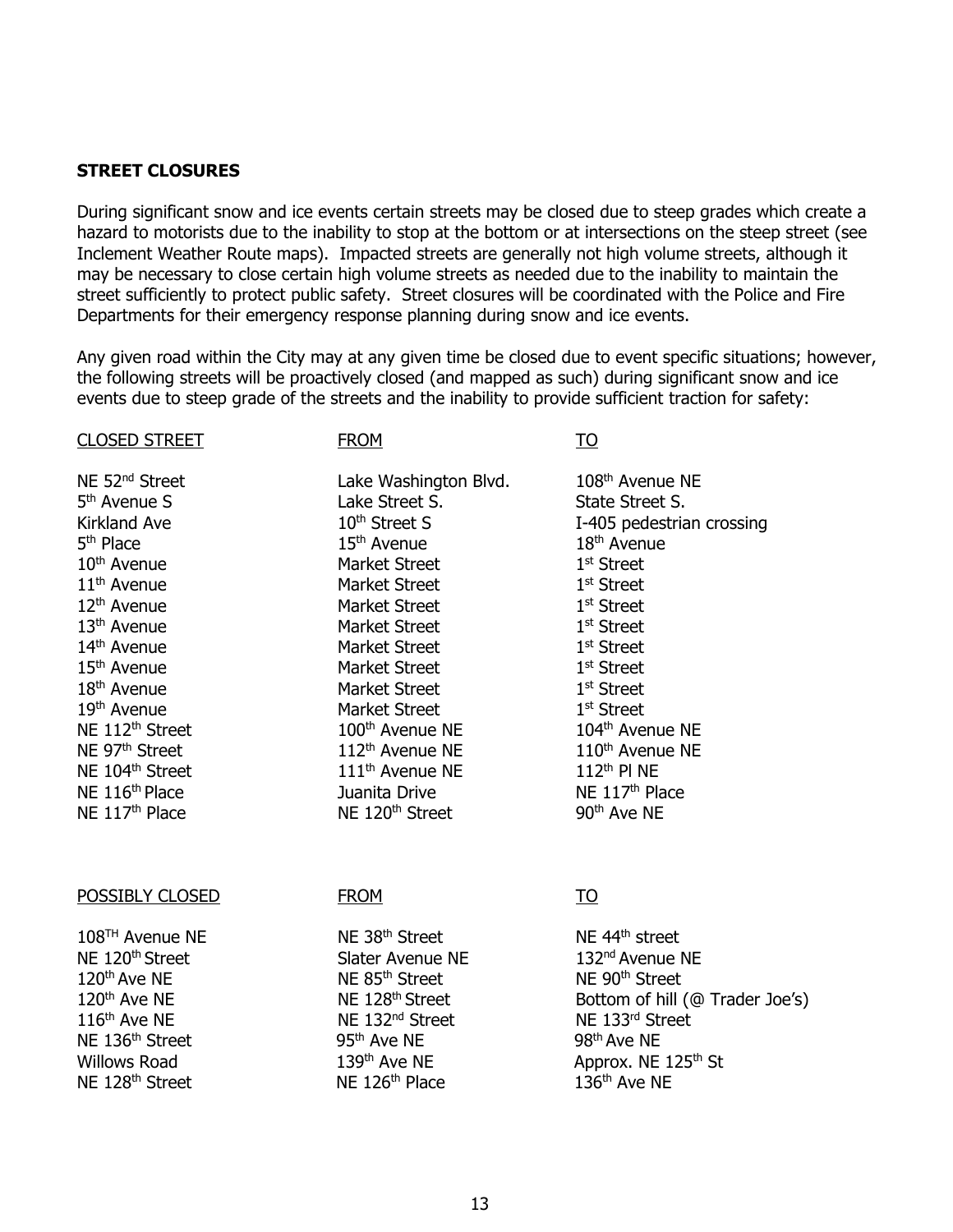# **GUIDELINES FOR SNOW PLOWING AND CHEMICAL APPLICATION**

The objectives of these guidelines are to compliment the decision making and management of a systematic snow and ice removal program resulting in road systems that can be navigated by the public.

The procedures for the City of Kirkland are based on the approaches made the adjacent city Public Works Departments (Bellevue, Bothell, Kenmore, Redmond and Woodinville and the Washington State Department of Transportation (WSDOT) standard operating procedures and the "Manual of Practice for an Effective Anti-Icing Program" (Appendix 1).

De-icer application of Calcium Chloride:



#### **Information About Calcium Chloride**

Calcium chloride outdistances traditional deicing materials to achieve safer, bare pavement - faster than salt or abrasives alone. Calcium chloride melts up to eight times as much ice as does salt alone - within the first 30 minutes at 20F (-7C) following application. Premixed with salt and abrasives, calcium chloride becomes a cost-effective edge for winter road safety.

#### **PROPERTIES**

- > Exothermic: calcium chloride releases heat to activate salt's melting ability.
- > Hygroscopic: calcium chloride attracts moisture required for rock salt's melting action.
- > Fast acting calcium chloride begins to dissolve immediately upon application to break the bond between pavement and ice.
- > Powerful calcium chloride brine remains active for prolonged periods of time to prevent ice from bonding to the highway.
- > Low eutectic point calcium chloride melts to much lower temperatures than salt.

#### **BENEFITS**

- > Highway Safety: studies show that, in 85% of applications, calcium chloride/ salt mixtures achieve bare pavement faster than salt alone at temperatures near 30F (-1C), to ease traffic and reduce accidents.
- > Savings: calcium chloride increases salt's effectiveness, therefore reducing the number of applications necessary during storms saving manpower, equipment and material costs. Plus, it freeze-proofs abrasives to help them embed in ice and snow, so you lose less material to spreader bounce and traffic scattering.
- The City of Kirkland standards call for application at a rate of 14-15 lbs/lane mile, which is then refined based on given agency staff experience.
- The attached tables (Appendix 1) provide guidance for application of liquid chemicals and solid chemicals under six different winter weather conditions and include:
- 1. Light Snow
- 2. Light Snow with Periods of Moderate/Heavy Snow
- 3. Moderate or Heavy Snow Storm
- 4. Frost or Black Ice
- 5. Freezing Rainstorm
- 6. Sleet Storm

### **Plowing:**